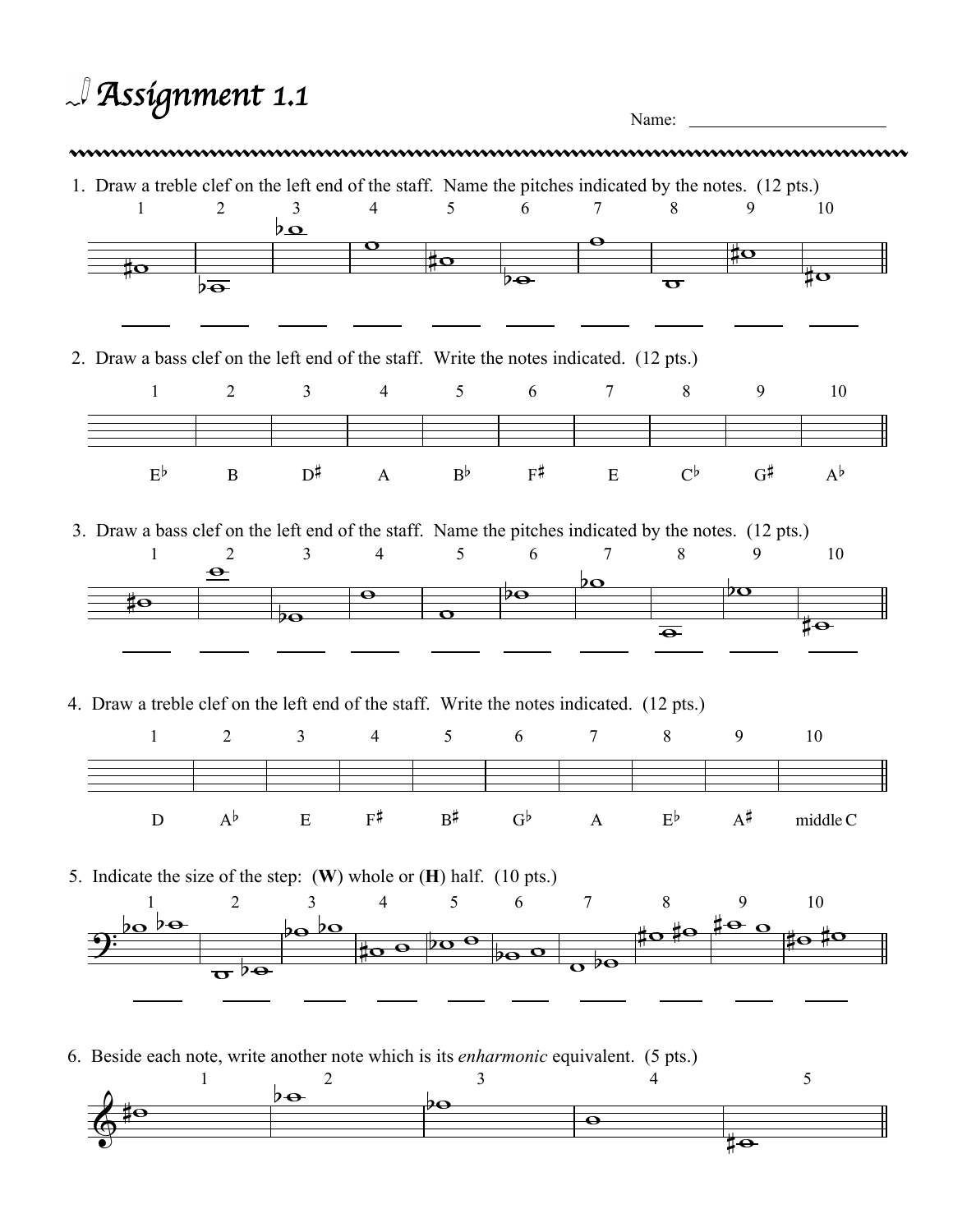## !*n*"*oduc*#*on* \$ *Music* %*eory/Assignment 1.1*

7. Rewrite the notes to show where they would be written in the opposite clef. Each pair must represent the exact same location on the keyboard. (10 pts.)



8. On the keyboard below, locate the pitches from #7 above, and place their corresponding numbers on the correct keys. "Middle C" is the C located in the middle of this keyboard. Some keys may be used more than once. (See my example) (10 pts.)



9. Five pitches are numbered on the keyboard below. Notate their correct pitches on the treble clef provided. Again, "Middle C" is located in the middle of this keyboard. (5 pts.)